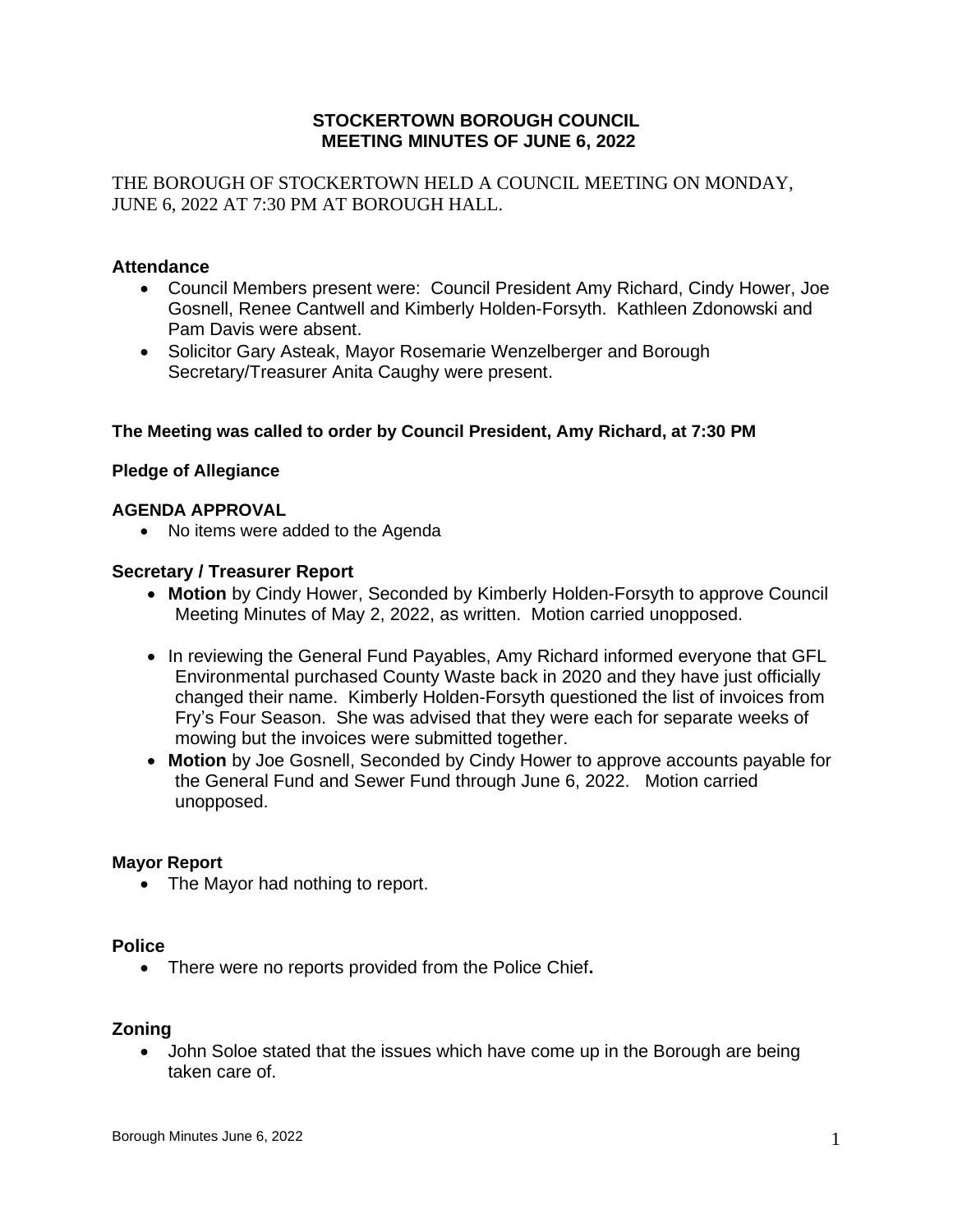# **Public Works**

- Amy Richard informed Council that the grading at the sewer plant is almost complete. She stated that the roads will be cleaned once they are finished.
- Amy Richard informed Council that she has received and interviewed two applicants for public works laborers. The applicants have been vetted and there were no issues. The Borough is in great need for public works employees. She asked for a Motion to hire Edward Puccio, Jr. and Caden Dailey, both from Stockertown.
- **Motion** by Cindy Hower, Seconded by Joe Gosnell to hire Edward Puccio, Jr. and Caden Dailey as part-time public works laborer. Motion carried unopposed.

## **Solicitor**

• Solicitor Asteak stated he had nothing to report.

# **Agenda**

- Amy Richard stated that Lezzer Lumber presented a Land Development Plan. Solicitor Asteak explained the plan. He stated that it is a Preliminary/Final Land Development Plan which has been vetted by the Planning Commission. He addressed the final review letter of June 2, 2022 from Hanover Engineering as well as a letter dated June 3, 2022 from the Planning Commission which was provided to all council members recommending conditional approval. The second letter from the Planning Commission dated June 3, 2022 recommended a "No Truck Parking Ordinance".
- The project proposes to add 9,600 SF parking lot with 24 additional parking spaces and a 450 feet long truck access roadway to the western portion of the existing parcel. The intent is to maximize parking space for customers and employees and provide a primary access point for large multi axle trucks.
- There were many discussions among the Planning Commission addressing the issues and concerns of residents. The Planning Commission is satisfied with the revisions made by Lezzer Lumber in accordance with Hanover Engineering comments and their recommendations outlined in their June 3, 2022 letter.
- Solicitor Asteak requested a Motion to approve the Lezzer Lumber facility expansion Preliminary/Final Land Development Plan subject to compliance with Hanover Engineer's review letter of June 2, 2022 and the compliance of the Planning Commission comments in their letter of June 3, 2022 with the condition that there will be no recording of the Plan until the Plan is revised in accordance with the comments stated and Borough receive the executed Grant of Right-of-Way for the widening of the two streets and an Improvements Agreement which guarantees that all of the land development has been completed.
- **Motion** by Kim Holden-Forsyth and Seconded by Joe Gosnell to approve the Lezzer Lumber facility expansion Preliminary/Final Land Development Plan subject to compliance with Hanover Engineer's review letter of June 2, 2022 and the compliance of the Planning Commission comments in their letter of June 3, 2022 with the condition that there will be no recording of the Plan until the Plan is revised in accordance with the comments stated and the Borough receives the executed Grant of Right-of-Way for the widening of the two streets and an Improvements Agreement which guarantees that all of the land development has been completed. Motion carried unopposed.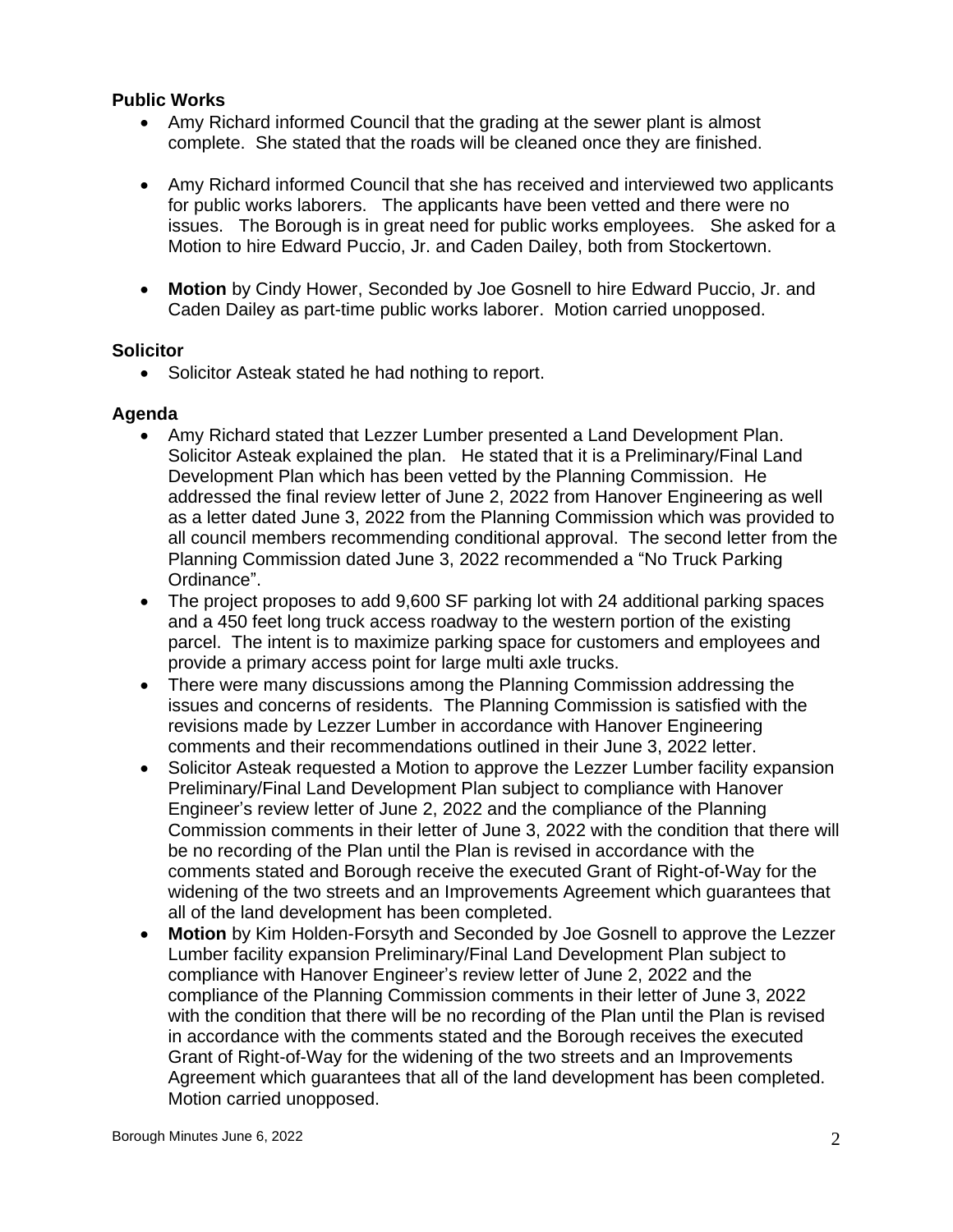• Solicitor Asteak stated that there was one other request by the Planning Commission to restrict truck parking on Center Street. This matter is now up for discussion before an Ordinance is prepared. Mr. Asteak stated that the Borough Engineer would have to prepare a letter or recommendation.

### **Public Comment**

- Katie Santiago of Hope Street asked for clarification of the appointment of the new Mayor. Amy Richard stated that by law a new Mayor needs to be appointed within 30 days. She stated that at the time of the last meeting, there was only one interested party and one suggestion. Council only had two weeks before the next Council Meeting to complete the appointment. There were no other applicants who stated any interest in the position. Given the situation with the nonsense going on in Stockertown, it was necessary to appoint the person who was interested at that time. Council was familiar with Mrs. Wenzelberger, she served on Council for over 20 years and she had submitted a letter of interest at the time she left her position on council. Gina Talijan and Jacky McCurdy asked why residents weren't notified of the open position for someone who might want to run. Attorney Asteak stated council has no obligation by law to advertise for the position or delay the appointment. Amy Richard stated that no one has run for that position during the regular elections so it didn't seem likely that anyone would step up for the position now. It was necessary to appoint a mayor quickly because of the issues which require a mayor to be involved. The time was limited since the next meeting was scheduled in 2 weeks. There was no way to get notice out to residents and wait for anyone to send a letter of interest and then be vetted before the time limit was up. Amy Richard stated that anyone who is interested in an elected position, whether Council or Mayor, should go to the courthouse and get a petition, fill it out and get your name on the ballot.
- Ken Sauer of KEJA 108, LLC who owns the property at 108/110 Bushkill Street attended the meeting at the request of the Borough Secretary to ask for an adjustment in the EDU's being charged for that property. The property was once 5 separate units but was converted somewhere along the line to 4 units. Mr. Sauer stated that when he purchased the property it was advertised as 4 units. He was requesting a reduction in the EDU's charged for the property. Gary Asteak informed him that if he agrees that he will be limited to 4 EDU's then Council can agree to reduce the amount. Council did not have any issues with reducing the EDU's. Solicitor Asteak requested that he send a letter with the request and council will address it at the next meeting.
- Gina Talijan of Jubilee Drive questioned Amy Richard about a blog on line which called Ms. Richard a racist and asked her what she was going to do about it. Ms. Richard asked her what she wanted her to do about it. Ms. Richard explained what was actually said. She stated that back in 2020 in the middle of the night in her own home she was responding to a text from Chief Schwab when she stated that she was watching the "jungle monkeys" on TV burning buildings, jumping all over cars and destroying police vehicles. She explained that from her point of view, when she was in India, there were literally hundreds of "jungle monkeys" who would jump over people, slap at us and spit on everyone and that is what she was thinking of when she made that comment. She stated that there were black and white people